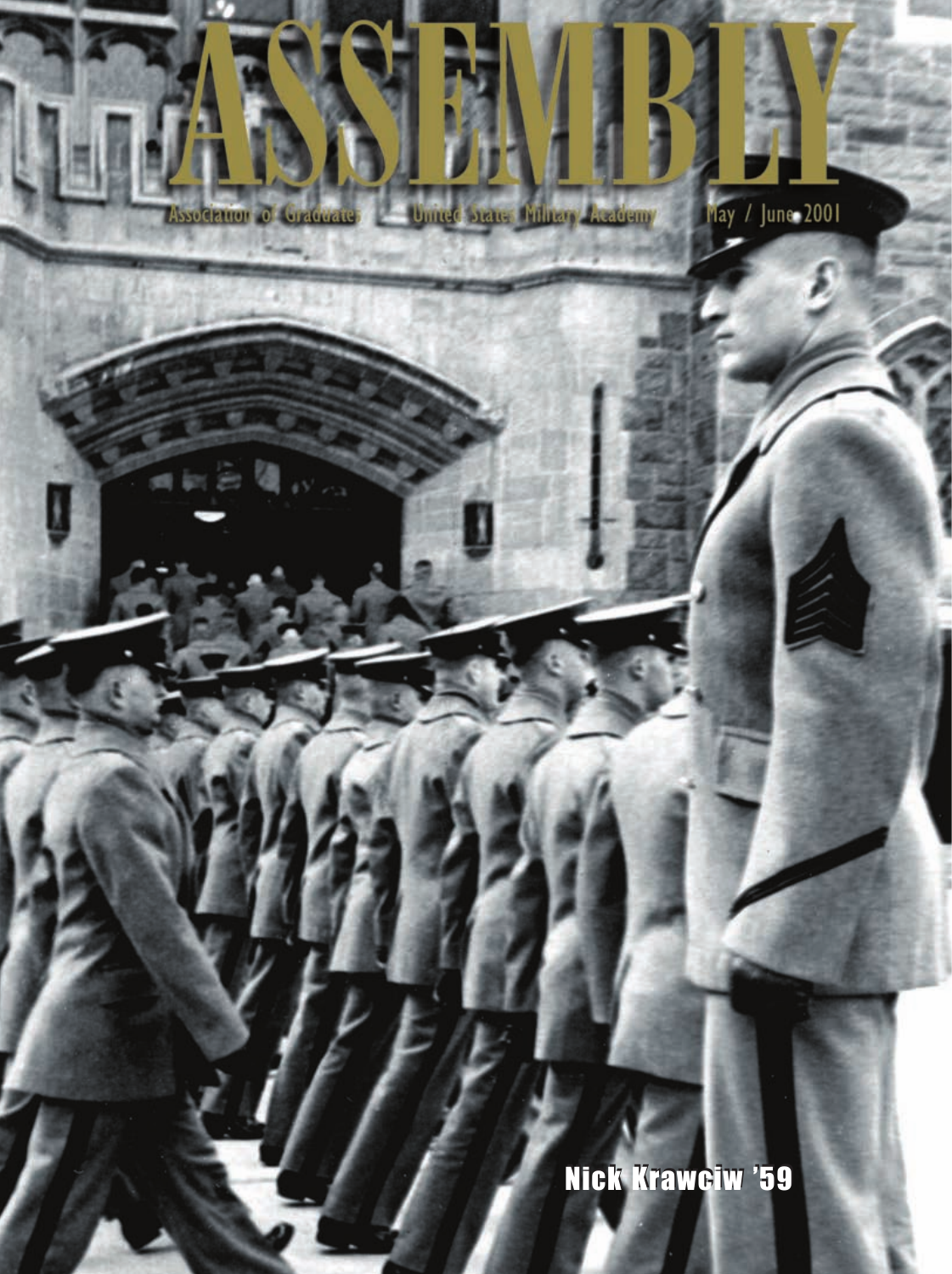# Only in America.

An Interview By Dr. Tom Carhart '66 with Nicholas Stephen Krawciw '59

#### **Tom Carhart:** *So your first language was not English?*

**Nick Krawciw:** No. As a matter of fact, it was Ukrainian. I was born in Lviv, Ukraine, in 1935. I had to learn to speak German because I went to school in Germany during WWII. After the war, I was in a displaced persons camp in Germany and spoke Ukrainian in a special school there. Finally, my family came to the United States in 1949, and I learned to speak English in an American school.

# *That's impressive. Why did you move around Europe so much?*

After WWI, Ukraine was partitioned, and the section where I was born was given to Poland. My dad was opposed to the Polish occupation of the Ukraine and got into a lot of trouble for that. He was a newspaperman, but he was also a writer of popular tracts, and he also wrote quite a bit about the famine in Eastern Ukraine in the 1930s, in a part of the Ukraine that was occupied by the Soviets. That was when Stalin murdered many millions by starvation.

#### *So your father would not have been popular in the Soviet Union then, would he?*

No, because, when Hitler invaded Poland in 1939, he had made a secret agreement

with Stalin, and Soviet troops invaded from the east. When the German forces came into our town, they told us all to stay put, because the Soviets were going to come in within the next few weeks and take over our part of Poland.

*And that would have been dangerous for your father?*



In class in the winter of 1958–59.

My father knew he would be on all the Soviet lists, so we headed west. We finally got to the river Sian, which we knew would be the border between German and Soviet control. I was four, and I got quite sick with the flu. But my father knew he would be at very great risk when the Russians got there; they would arrest him and probably shoot him. So he crossed the river, and my mother

and two-year-old sister stayed with me in a little village on the eastern side. By the time I got well, the first Soviet troops had arrived.

#### *And your father already crossed the river?*

 Yes, he was waiting for us in Krakow. Then, late one night, a Ukrainian underground fighter came for us, and we slipped down to the riverbank. There were about 20 people waiting to get across, but they let my mother go first with her children. Then the boat was going to come back and ferry the others across. But just as the boat was approaching the far shore, a bright light was shined on us and loud voices ordered us to return to the eastern bank. A Russian patrol had caught the refugees waiting for the boat, and they ordered us to come back too, but the two men rowing ignored the orders and pulled harder. Then the patrol opened up with submachine guns, but

by that time, we were in shallow water. My mother jumped out with my sister, but I just froze in the boat, watching all those flashing lights. So my mother had to put my sister behind a mound on the bank and come back to get me. My mother always joked with me later that, the first time I was shot at by Communist soldiers, I froze under fire, which is true enough.

A S S E M B L Y may / june 2001 33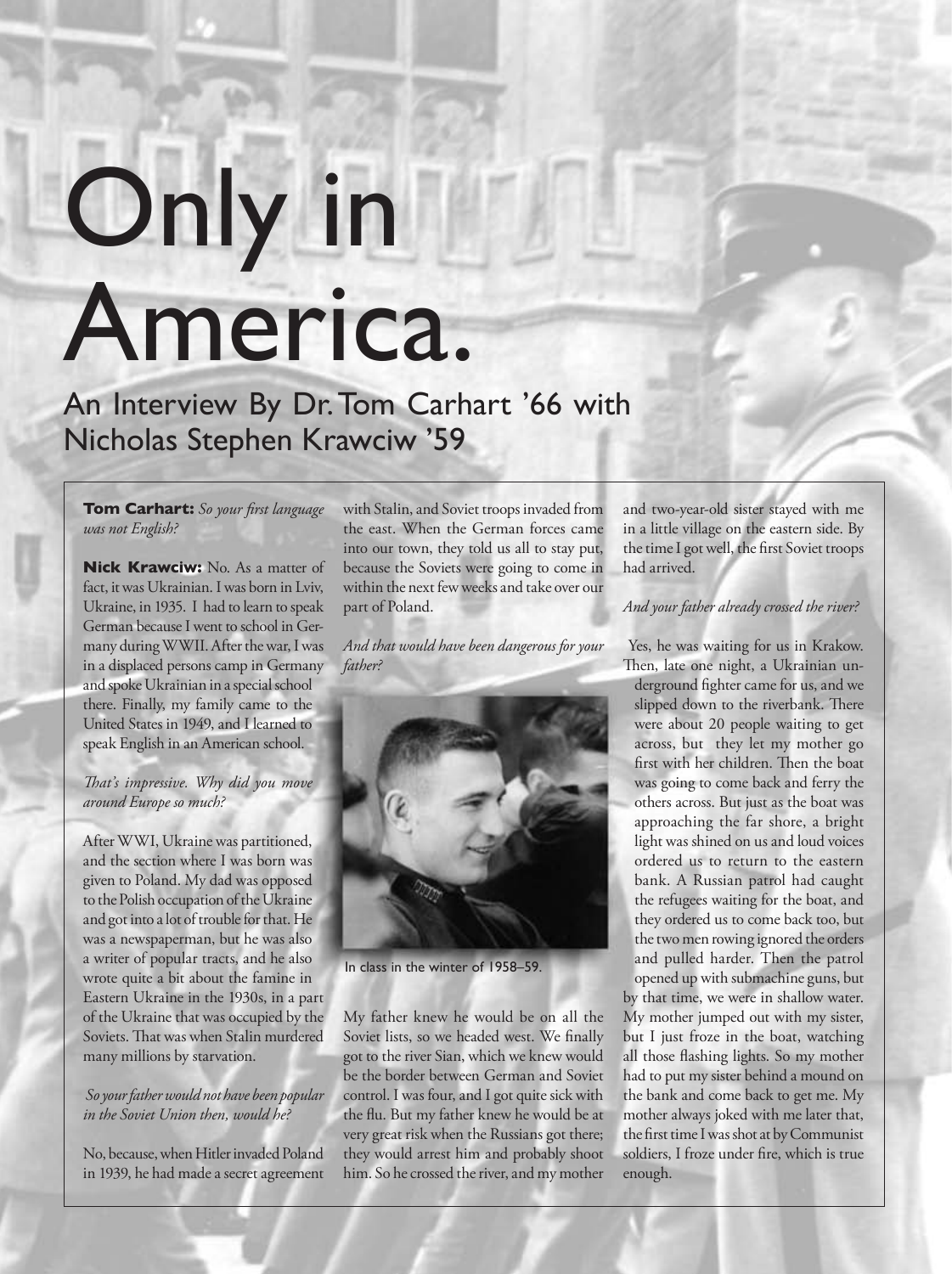#### *I guess you started your military career young. Did you stay in Poland?*

No, my father sent word that he was going into Czechoslovakia, so we went there. We did find my father, but the Germans made us register, and once they found out that we were Ukrainian, they told my mother that she was part of their labor force. They sent

Except for watching huge bomber formations headed for German cities, it was really quite delightful. The farmer to whom my mother was assigned found out she was a school teacher, and he told her that, out of respect for teachers, he couldn't have her doing farm work. So he gave her a little plot of land, and Mom planted vegetables for us. We had a pretty good final year of the war.

## *Had you been attending a German school until then?*

Yes, but after the war, I went to a Ukrainian school in the displaced persons camp. I did fifth, sixth, and seventh grades there, and then eighth grade at Saint Henry's School in Philadelphia. The next year, I started at Northeast Catholic High School.







Showing Secretary Cohen and the Ukranian Minister of Defense Kuzmrk maps of the Charge of the Light Brigade.

her to a castle in Austria, where wounded German soldiers from the Balkans were being treated. Meanwhile, my dad was sent to Berlin to publish German propaganda material for the Ukrainians in the forced labor brigades. My mother kept filing petitions to be sent to Berlin. Finally, the Germans let her go in 1941. We joined my dad at a small apartment he had near the city center.

# *Not a bad set up, I suppose, in the middle of the war. How long did that last?*

That's true, but the British bombing of Berlin started that year, and the bombing got pretty heavy by mid 1943. The Germans started sending their wives and kids out to East Prussia, but my mother knew that's where the Russians were heading. So she volunteered to be a farmhand, and they sent her to Bavaria in May of 1944. My dad had to stay behind.

*How was life in Bavaria?*

# *When the war was ending, did you see any American troops?*

Oh, yes. Part of GEN Patton's XIIth Corps came through our village. I thought it was the entire U.S. Army; their tanks, trucks, and halftracks rolled through town for two days. American GIs gave me chewing gum, chocolate, and rations, and I just thought they were gods. Then the war was over, but we heard nothing from my father. My mother decided she was a widow but in the fall of 1945, my father walked in the door.

#### *How did you get to the United States?*

My father's uncle, the Ukrainian Catholic Archbishop in Philadelphia, sponsored us.

#### *Did you just get on a boat and head west?*

No, it took a couple of years to reestablish contact, and another few years to get screened by Army counterintelligence. It wasn't until 1949 that we got passage aboard one of the troop ships going to the U.S.

#### *How was your English by that time?*

Well, within a year, it was no problem. Because I had to speak English all day, I picked it up very quickly.

#### *Did you have any ideas about the promise America held for you personally?*

Yes, I did. When I was a kid in the displaced persons camp in Germany, in 1946–48, one of the corporals in the American Constabulary set up a Boy Scout troop for us. We had no Boy Scout uniforms, but he got us tickets to travel all over Germany. And when we were on these trips, he used to tell us all about the great American leaders, and where they had gone to school—West Point. So I decided that, once I was in Philadelphia, I would try to go to West Point. There was a small military school near Trenton, the Bordentown Military Institute, so one day in the fall of 1951, I got on the bus and rode out there for a quarter. When I got there, I asked to speak to Dr. Harold Morrison Smith, the Headmaster. I told him that I wanted to go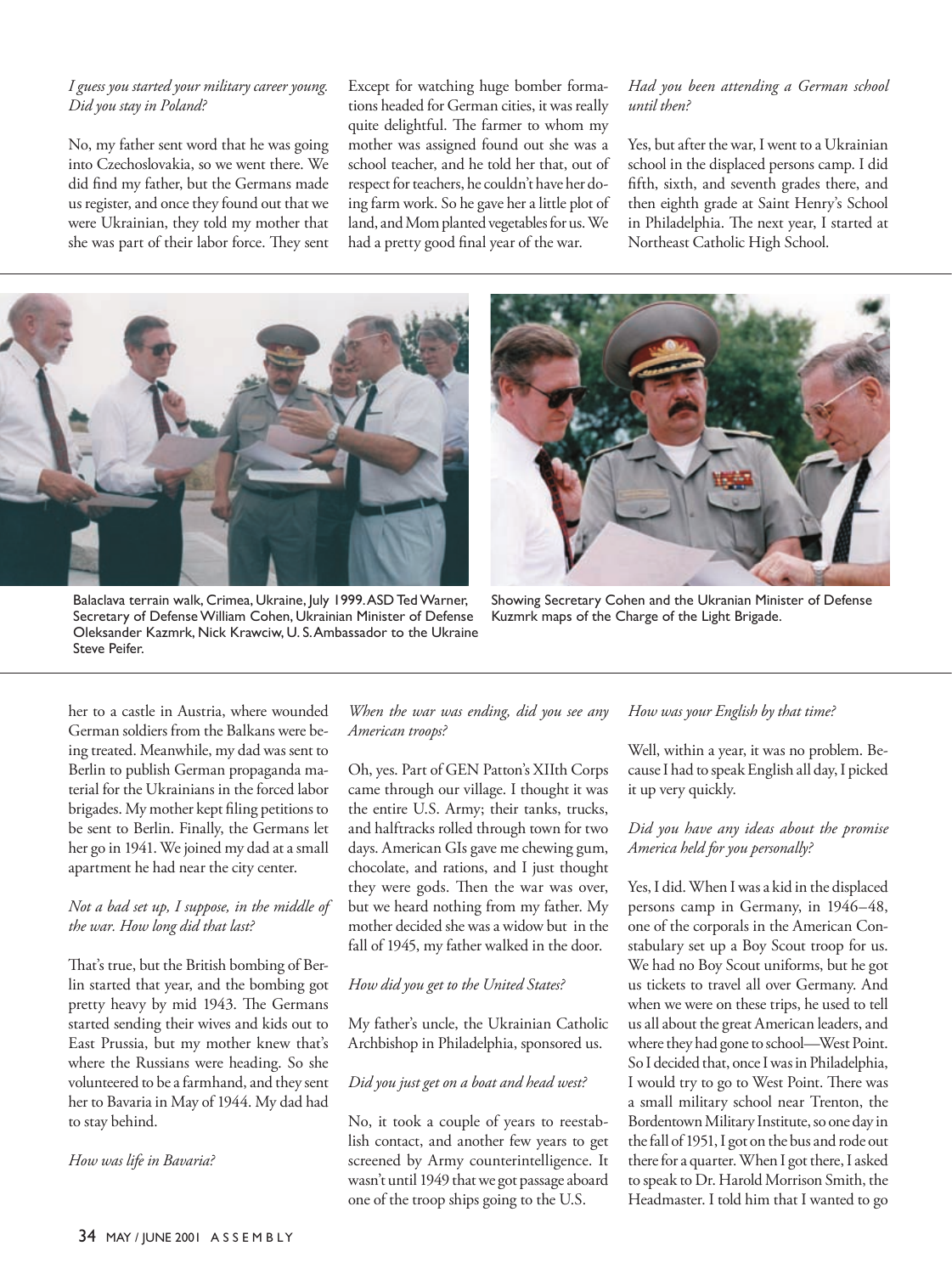to West Point and needed to get ready by going to his military school. He was intrigued that I had come by myself, and then he asked me how I would pay for the tuition and uniforms and so forth. I told him my parents were war refugees who were working hard and not making much money, but that if he would let me in on credit, I promised I would repay him after I graduated from West Well, that was kind of a surprise to me. I was a company commander in Beast Barracks, and we were "Silent Second," the Second Company, and we won most of the awards. We had very good spirit, we worked as a team, and it was really a great experience.

*Why were you called "Silent Second?"*

As I said, we won almost all of the awards. When I got back from leave, they told me I was the Second Captain.

*Now that means that the brigade commander, Pete Dawkins, was the Cadet First Captain, there were only two regiments then, and you were the Regimental Commander of the First Regiment. So, you were the Second Captain?*



At his retirement ceremony with his mother and Secretary Cheney in June 1990.



In South Viet Nam in BaLong Valley near the DMZwith LTC Tom Carpenter '58, CO of 3rd Squadron, 5th Cavalry, Spring 1969.

Point. He thought that was great. I graduated as the salutatorian from Bordentown, won an appointment to West Point, and graduated in 1959. After graduation, most of my classmates were paying for their cars, but I was paying for my high school education! Let me repeat what I often hear and know to be true— "Only in America!"

*When I discussed this article with the editor in chief of ASSEMBLY, who was two years behind you in the Class of '61, I asked him if he knew you. His answer was: "Nick Krawciw. He was our regimental commander my Yearling year, and he was truly a man among boys."* 

You have to remember that I had a somewhat unusual childhood relative to my classmates. And when I finally got to West Point, it was like a dream come true. So unlike a lot of cadets at West Point, I really loved nearly everything about the place.

*Tell us something about being a cadet regimental commander.*

I wouldn't let anyone on the upper-class detail raise their voices. I told them that if they wanted to chew out a plebe, they had to get up close and whisper.

*And that obviously had its effect.*

Right, and Bob Riordan was commander of the Second Regiment. He was Third Captain.

*Did you play any sports?*

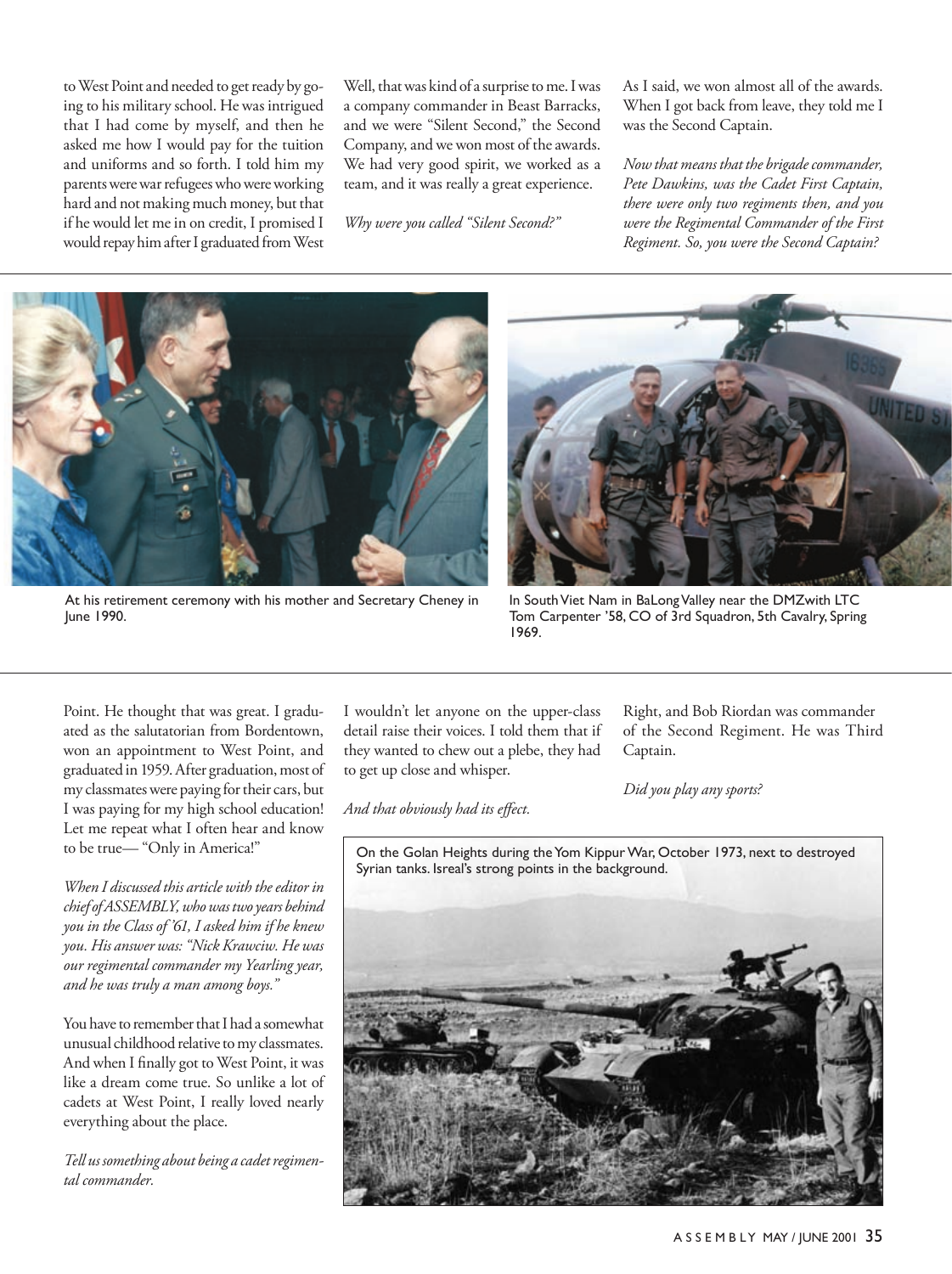I played soccer for Coach Joe Pallone. My senior year, we were 9–1–1, almost as good as the football team, which was undefeated. We beat Navy, and I played the whole game against them.

#### *Where did you serve after graduation?*

After Basic Armor, Ranger and Airborne schools, Chris and I joined the 14th Armored Cavalry in the Fulda Gap in Bad Hersfeld,



Working on reform of military education in the Ukrainian armed forces, September 1990.

#### *When did you meet your wife?*

I was a counselor for a Ukrainian Boy Scout camp in upstate New York one summer a few years before West Point, and she was a counselor for Ukrainian Brownies. We both were refugees from Ukraine, and meeting her was the most amazing experience in my life. I was 16 and she was 14. I had been formally introduced to her, but we didn't talk much at all. But I remember that there was a light in her eyes, her beautiful blue eyes, I had never seen before. Once, when she had duty in the kitchen, I volunteered to help her. Our first time in the kitchen together was just amazing. She would look at me, blush, and then she would smile. I was really smitten. I had never believed in "love at first sight," but after that summer I did, and I do. She has been my girlfriend, my wife, the mother of our children, but I guess the most important thing she has always been is my best friend. I can make a slight variation on that line we all learned in Beast Barracks and just say, "All I am, and all I ever hope to be, I owe to Christina." Chris is truly the love of my life, and three days after I graduated, we married at the Catholic Chapel at West Point.

Germany. In fact, that's where our daughter, Maria Alexandra ("Alex)," was born. During that time, in 1961, the Berlin Wall went up, and the Cold War got hotter. We constantly were on the border, but we hadn't been there a full tour when, in February 1962, President Kennedy called for volunteers to serve in Viet Nam. By the summer of 1962, I was on my way.

#### *What did you do in Viet Nam?*

I was an advisor to the 2d Vietnamese Armored Cavalry Regiment that had just been organized in South Viet Nam. They had just received the M-113 armored personnel carriers, and I was a first lieutenant alone with an armored cavalry troop. The senior advisor and my boss was LTC John Vann, and I was going from Saigon down to the tip of the Ca Mau peninsula, where my troop was carrying on counter-guerrilla operations. We were using GRC-3 radios, which had a range of about four or five miles, and I was going about 200 miles away. I'll never forget, as I was about to leave, John Vann came up behind me, slapped me on the shoulder, and said, "Stay in touch, Nick!" I still don't know how Vann expected me to "stay in touch." The only way I could do that was with the occasional South Vietnamese couriers.

#### *So you were "on your own" operationally?*

Well, yes and no. On a big operation, there were always some other American advisors around. But on an operation with just my troop, I basically was the only American.

# *So tell us about some of your more interesting moments.*

Well, after working on the Ca Mau Peninsula, we came back to My Tho, south of Saigon, for a while. Then we moved to the Seven Mountains region on the Cambodian border.

#### *Anything happen there?*

Yes, as a matter of fact. I survived an ambush on Christmas Day 1962, jumping off an M113 under heavy fire and using up all my "grease gun" ammo in 5 minutes. A week later, the armored cavalry troop I advised was trying to break through a Viet Cong encirclement to rescue a Ranger company, but the Viet Cong had taken some bombs from an American bomber that crash-landed near the Seven Mountains and set up booby traps along the trail we were using. They blew three of these; two did no damage at all, but the third one went off under my right rear road wheel. It killed a South Vietnamese infantry battalion commander whose unit we were supporting and four soldiers aboard my track. I was the only one in the troop compartment who wasn't killed.

# *Is that where you got that jagged scar on your cheek?*

No, actually, that came about 20 minutes later. This was a textbook ambush. The Viet Cong wanted to kill us all before anyone could rescue us, so a heavy storm of small arms fire followed the blast. My grease gun blew away, but I picked up an M-1 and started shooting back. An enemy round went through the base of an antenna guard I was crouching behind and ripped up the side of my cheek.

#### *Were you badly hit?*

At first I didn't think so, although my cheek was bleeding pretty heavily. Later, the pain in my right ankle became intense. There were four breaks in it, and the heel was just hanging on by the tendon.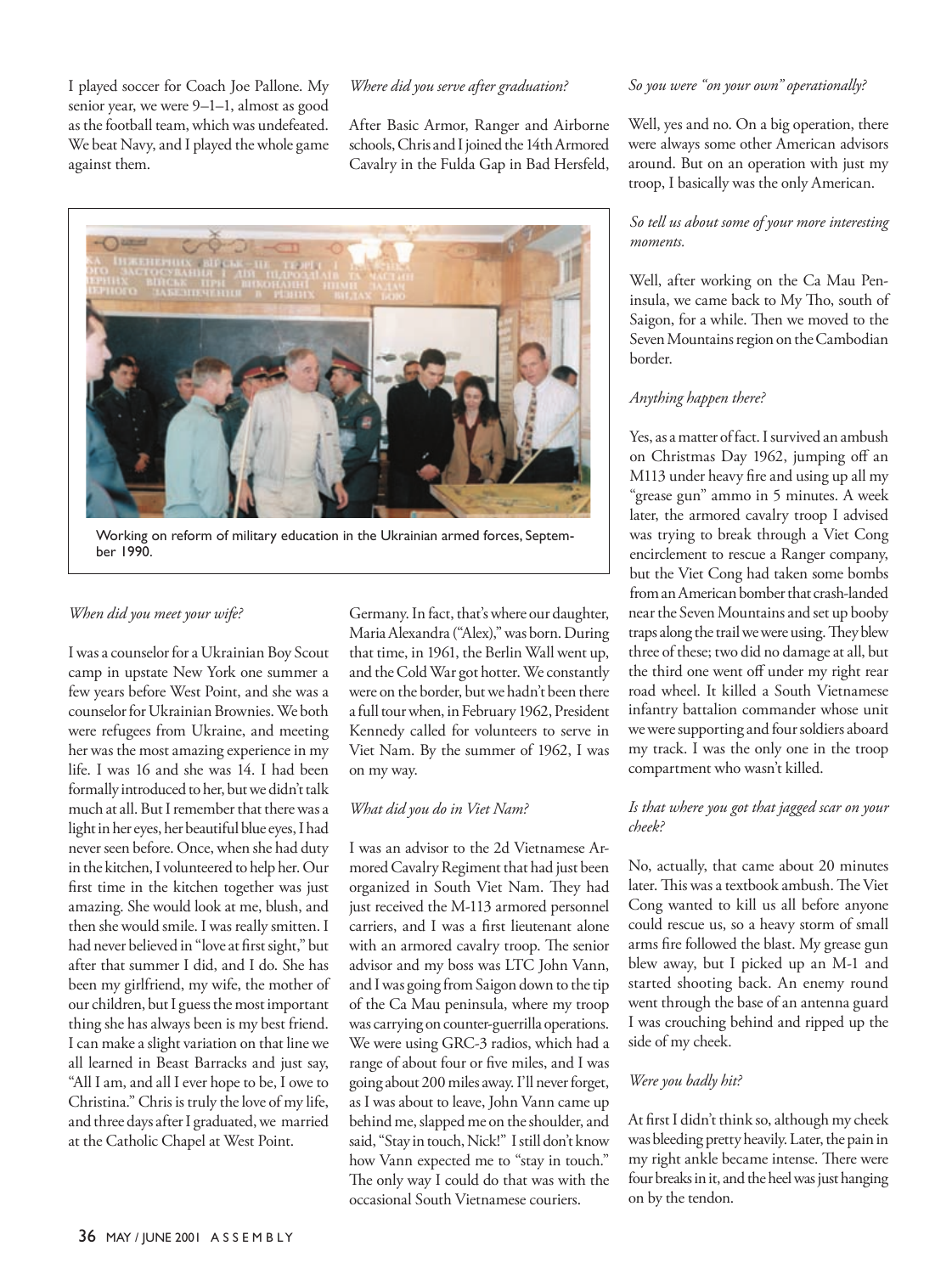#### *So how did you get out?*

Actually, I got out about two hours later by H-34 helicopter. They were setting up the first MASH unit in Cam Ranh Bay, and that's where they took me. Two weeks later, I was evacuated to the Philippines. Then I went to Valley Forge, the hospital closest to my home in Philadelphia, for about three or four months. Then I went to the Career

Course at Ft. Knox, where my son Andrew (Andy) was born. After that, I got my troop command with the 1st Squadron, 1st Cavalry, 1st Armored Division at Ft. Hood. That was really a great time, being a troop commander, preparing soldiers for a war, and still being able to come home at night to a wonderful wife and a daughter and son who were at that really cute age. Then I went to West Point, where I was a tactical officer, and that was a wonderful family environment too.

# *You were a TAC at West Point for three years. Then what?*

Then it was back to Viet Nam, in 1968, with the 9th Infantry Division's 3rd Squadron, 5th Cavalry, which was along the DMZ. I was a major, so I came in as the S-3. We were under the operational control of the 1st Cavalry Division and did a lot of fighting in the old "Street Without Joy" area. Then the 101st replaced the 1st Cavalry Division, and we were opcon to the 101st until about January of 1969. Then we were attached to the 3rd Marine Division, trying to move west and open the road to Khe Sanh. We were told to take part of "Leatherneck Square" in Con Thien.

#### *Were you using M-113s then?*

We had A-Cavs, and M-48 tanks. We wouldn't take the Sheridan tank, because it was too light to deal with all the mines. We were in frequent heavy combat in Leatherneck Square. The OH-6 helicopter that I flew in was hit a number of times, but I made it home without a scratch. We lost our Squadron XO, and I held both the S-3 and XO jobs for a few months. Our squadron commander was LTC Tom Carpenter '58 (later BG), a friend and a great soldier. Because the North Vietnamese were throwing fresh regiments at us every few

weeks, we stayed busy pushing them back across the DMZ.

#### *When you came back, where did you go?*

I went to the Naval War College Command and General Staff School, where John Shalikashvili and I were carpool mates. They used to refer to us as "the two Irishmen." After that, I went to the Pentagon. GEN Richard Stilwell



Krawciw and his wife, Christina (top), at his retirement ceremony in 1990. Their children (bottom photo) Andy, Alexandra, and Paul at Alexandra's wedding.

'38 was the DCSOPS, and he wanted me in the NATO Branch of the Politico-Military Division. Then things started to heat up in the Middle East, so they pulled me to support the Middle-Eastern branch, and I got to travel around the Mediterranean with GEN Bruce Palmer '36, the Vice Chief of Staff. We visited Spain, Italy, Greece, and Turkey, but the real problems were in Israel and in the Palestinian uprising in Jordan, so GEN Stilwell sent me to be the Chief Operations Officer in the UN Truce Supervision Organization, which has been in Jerusalem and

around Israel since 1949. After arriving in March 1972, I first served as an observer along the Golan Heights, the Suez Canal and in Southern Lebanon. In May of that year, I was promoted to lieutenant colonel and assumed my new duties. We had observers on all the ceasefire lines around Israel, on the Golan Heights, along the Canal, and in southern Lebanon. When the Yom Kippur War broke out in October of 1973, we had about 100

men deployed and about 200 back in the reserve. The Arabs attacked across the Suez Canal and into the Golan Heights. The Egyptians placed my boss, Finnish MG Ensio Siilasvuo, in house arrest in Cairo, and I ended up running the UNTSO mission until he returned some six days later. After reporting this major cease-fire violation, I went to the Golan Heights to rescue some of our observers caught between the lines. Later, I went down to the canal and followed GEN Adan's division. Three of our observers were killed and quite a few wounded or captured.

# *Didn't you wear those sky blue helmets?*

We didn't have helmets; we just wore berets. As observers, we were unarmed, so it was pretty dangerous. When the war ended, we had to mark the forward locations of opposing forces and help them find all their wounded and missing in action. Also, GEN Abrams '36, the Chief of Staff of the Army, had me come to Washington to brief the Army staff on all the tank battles. I went back to Jerusalem to finish my tour and then was assigned to battalion command. In May 1974, I assumed command of the 1st Squadron, 2d Cavalry Regiment in Bayreuth, which was not far from the village

where I had lived as a kid. I went back to visit the family of Mr. Poehlmann, the farmer who took care of us during WWII. He and his wife had died, but his son Georg, whom I remembered as a wounded Wehrmacht soldier, was running the farm.

#### *How was squadron command?*

It was quite a challenge because the Army was trying to turn around from the doldrums it had been in because of Viet Nam, so we were trying to rebuild the Army. In my squadron,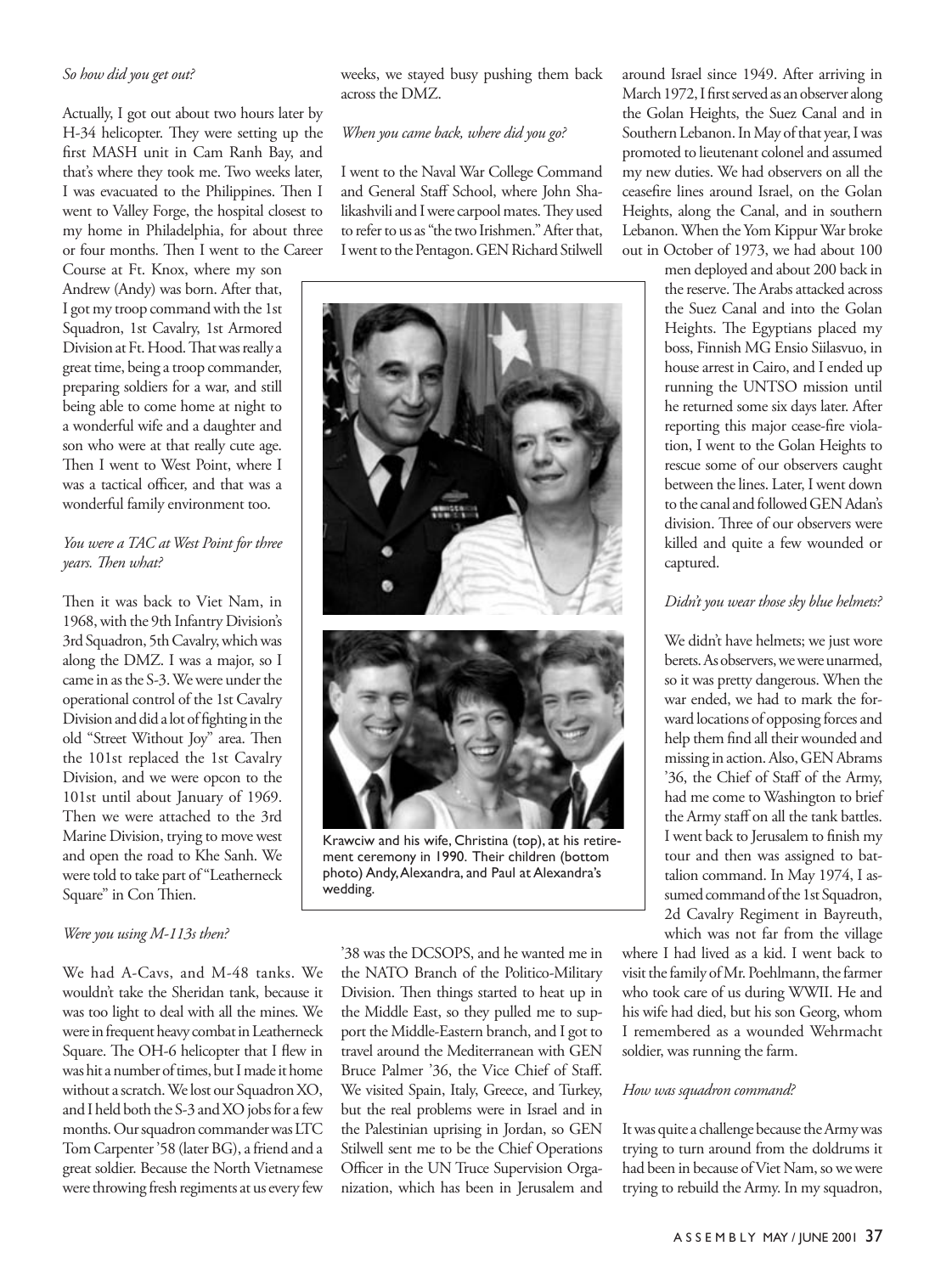Bill Crouch (later VCSA) was my XO, and the troop commanders were guys who later commanded their own squadrons like Jim Noles, Tommy Molino, and Dave Byrd. After my command, I went to Headquarters, USAREUR, in Heidelberg, commanded at that time by GEN Blanchard, but about a week after I arrived at the Training Division, my name came out on the War College list, so it was clear I would only be there for about five months. GEN Blanchard gave me two tasks to perform. The first was to prepare a decision paper that would create the Seventh Army Training Center (7th ATC), combine all the schools, and put a general

officer in command. In my coordination, I had to talk to COL Tom Lynch, who was the commander of the Grafenwoehr Training Area, and to all of USAREUR's subordinate commands. In about two months the action was approved, COL Lynch was promoted to brigadier

general and, as the first commander of 7th ATC, began to transform Grafenwoehr and Vilseck into what they are today. The second task was to accompany LTG Hollingsworth on a two-month inspection of all elements of USAREUR. That inspection resulted in some 50 U.S. Army recommendations to the Office of the Secretary of Defense for organizational and technical improvements. Needless to say, I learned a lot in those two months.

#### *After that, you went to the War College?*

I was selected for the Army War College but also was given the option of going to an Ivy League college or to the Hoover Institution at Stanford as a fellow, so I chose the Hoover Institution. When they asked me why, I said I wanted to learn about combat developments and force structuring and could do that at the Army Combat Developments Experimentation Command at Ft. Ord. Also, GEN Gorman had just written this famous letter saying that we needed a National Training Center and should look at Ft. Irwin. So, I went to Hoover, and while most of the others were working on their Ph.D.s, I was working on an assessment of how the National Training Center could be instrumented. I had to look at how they were doing it at the Combat Developments Command at Ft. Ord, at Ft. Hood where they had an organization that already was testing some battalions for GEN

Bill DePuy, the commander of TRADOC, and at Nellis AF Base, where the Air Force was monitoring simulated combat known as "Red Flag." At the same time, I had a wonderful year at Stanford. And at 3:15 every weekday that I was in town, I could meet people like Professors Ed Teller and Milton Friedman and some of the other great scholars of America.

#### *So after a year off in academia, you went back to the Army. What was next?*

I was on the list to be promoted to colonel, so I went to TRADOC at Ft. Monroe as the director of concepts and doctrine in combat

# **In May 1974, I assumed command of the 1st Squadron, 2d Cavalry Regiment in Bayreuth, which was not far from the village where I had lived as a kid.**

developments. Even though GEN DePuy had asked for me, GEN Donn Starry '48 came in as the new CG and started doing some exciting things. In 1977, we started working on the "Division 86" project, and we were looking eight, nine years out. It was exciting for me, because I could put to work what I had learned about combat developments. Our Division 86 team, under the leadership of BG Jack Woodmansee '56, outlined deep battle concepts that later became known as the "Air-Land Battle." Most importantly, at Ft. Monroe, our younger son Paul was born. Because Chris and I were older, we appreciated him more. After two years there, I took command of the largest combat brigade in Europe, the 1st Brigade of the 3rd Armored Division, which had five battalions, three of tanks and two of Mechanized Infantry.

#### *How was the Army doing during this timeframe?*

It was steadily improving; you could see that everywhere you looked. I was running my brigade like an Armored Cavalry regiment, and we had a lot of esprit. After a year and a half of command, I was selected by GEN Willard Scott '48, V Corps Commander, to be his G-3, but the Chief of Staff of the Army, GEN Shy Meyer '51, nominated me to attend the Senior Seminar at the State Department, as a senior fellow. Well, it turned out to be a great experience. There were only about 25 people in the seminar, about 15 of them from State, and some of these became ambassadors right afterward. During the seminar year, we traveled all around the United States. One month, I would find myself living on a corn and dairy farm in Minnesota, getting up to do the milking before the crack of dawn. The next month, I would be with the police in different precincts in Chicago. The concept was that you had to really know your country before you could represent it abroad, and it turned out to be an enormously rewarding experience, one of the genuine high points of my life. We went up to the Pacific Northwest with Weyerhauser, the big lumber company,

> and watched them clean up after the Mt. St. Helen's eruption. Then we went down to Puerto Rico, as guests of the governor, and spoke with him and others about the different options before

them: remaining a commonwealth, seeking statehood, or going their own way as an independent country. It really was fascinating. Then we went down to Florida to work with the Coast Guard and DEA.

#### *After that year at State, what happened?*

I came back to the Pentagon as Executive Officer for the Deputy Chief of Staff for Operations, at that time GEN Bill Richardson '51. After six months, GEN Meyer sent me to be Military Assistant to the Deputy Secretary of Defense. Mr. Frank Carlucci was leaving, and Paul Thayer was coming in, and I met Grant Green, who now works with Colin Powell in the new administration. Powell was a major general at that time and Military Assistant to Secretary of Defense Casper Weinberger. I was deeply impressed by our civilian leaders during that period. I was promoted to brigadier general while there and left almost immediately to become Assistant Division Commander in the 3rd Infantry Division (Mechanized) in Europe. At that time, that division already was equipped with the M-1 Abrams tank and the Bradley Infantry Fighting Vehicle. The Marne Division's "dogfaced soldiers" trained hard to master all this new equipment and help develop fighting doctrine. I next worked as executive officer to GEN Bernie Rogers Jun '43, Supreme Allied Commander, Europe, and Commander in Chief of the European Command. Under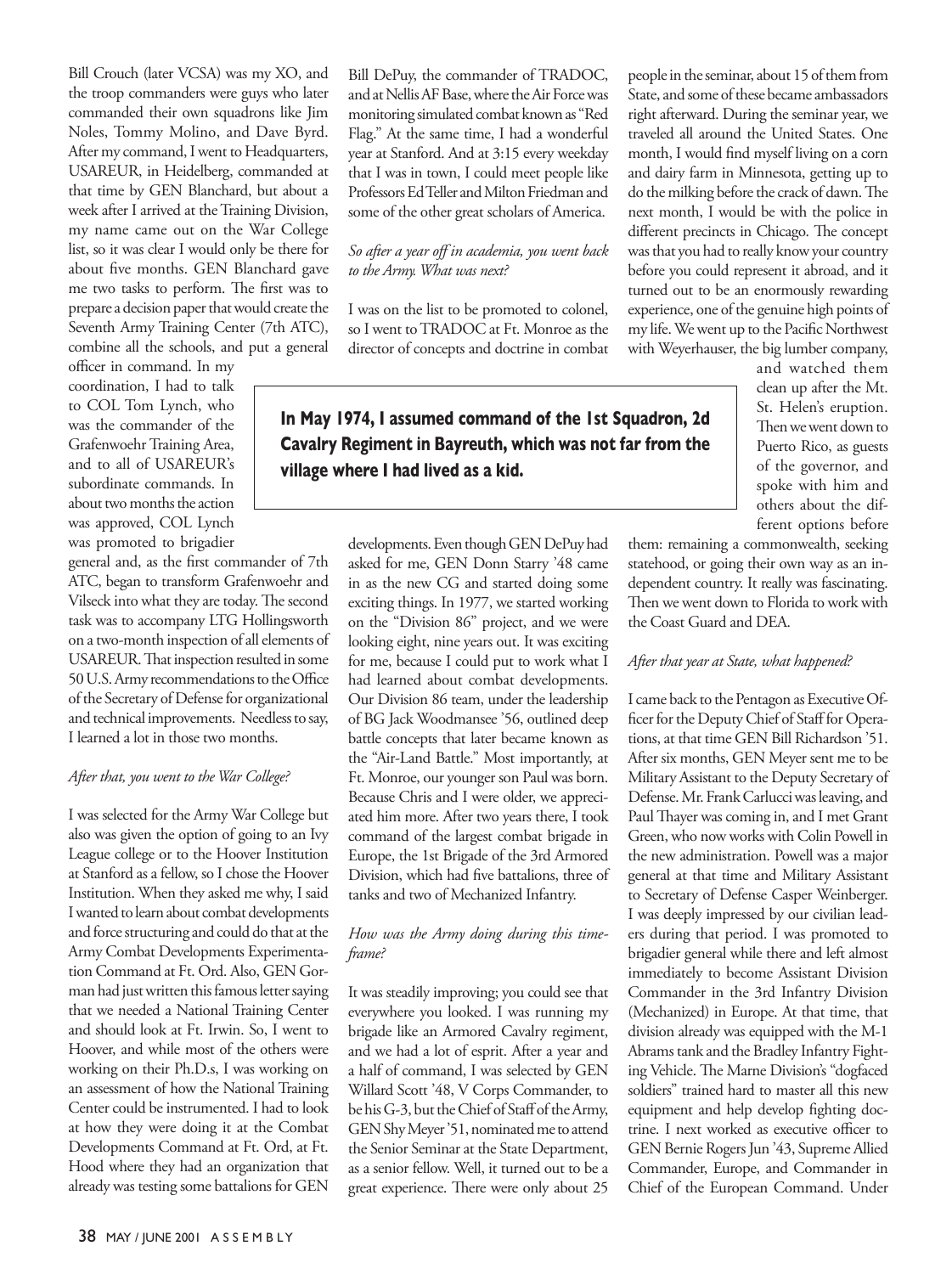his leadership, the U.S. forces in Europe reached their professional zenith. When I was promoted to two-star rank, I was assigned to command the 3rd Infantry Division. That was fortunate, because many of the people in the 3rd Division had been there when I was the ADC. Many of our German hosts I already knew, so it was a little bit of "old home week" when I got back. I was the commander of a very powerful Marne Division for two years, and it was really exciting, because we got even newer M-1 tanks—the M1A1s, newer Bradleys, and other modernized equipment, as had been envisioned in the "Division 86" process. We trained to be a counterattack force in case of all-out war. And like my days as a squadron commander, my division command was blessed with another superior team of subordinate leaders like COLs Rick Shinseki '65 (now CSA), Larry Ellis (now DCSOPS), Mike Davison '64, and Bob Foley '63 (later LTGs).

# *Was that when the U.S. Army finally won the Canadian Army Trophy for the first time?*

That was earlier. Tank companies from our 3rd Infantry Division won it when I was ADC in 1985. But it wasn't easy.

## *You had the best tanks; what could have been hard about it?*

The Army personnel system was the basic problem. Every unit in the U.S. Army experiences between a 30% and a 60% personnel turnover every year. To have effective tank crews that work

together smoothly, nothing can take the place of personal familiarity. The NATO teams we were competing against all were structured on some variation of the regimental system, so they stayed in the same unit, performing the same job, for virtually their entire military careers. In 1984, to win the Canadian Army Trophy the following year, MG Howard Crowell, the division commander, froze the personnel who would be competing for two years. And what do you know? It worked! For the first time, an American unit won the Canadian Army Trophy.

# *After you finished that command, you seemed destined for the top. Where did you go next?*

I came back to be Director of NATO Policy. By that time, I was having another problem. I had a very high cholesterol and triglyceride count, to the point that doctors told me my life was in danger. In fact, I had had elective bypass surgery in 1986, before I took over command of 3rd Infantry Division. After my division command, I went back to the Pentagon in 1990 to work for Secretary Cheney as Director of NATO Policy. We had actions with Spain, trying to help them get ready to join NATO, and I also was working with Norway on some unfinished Cold War business. But then I had a physical, and my triglycerides were up over 2,000, and my cholesterol was in the 500s. So I was advised to retire, and after considerable discussion with doctors and others, that's what I did.

# *So you retired in the summer of 1990?*

Yes. By this time my oldest son, Andy, had graduated from the Air Force Academy, and he flew an A-10 over Northern Iraq during Desert Storm. That also was the year the Ukraine won its freedom. Since I spoke Ukrainian, a lot of people advised me to get involved in helping the Ukraine establish political freedom and a marketplace economy. Undersecretary of Defense Paul Wolfowitz was one. Then, I was contacted by two Ukrainian officials and invited to meet them

# **One month, I would find myself living on a corn and dairy farm in Minnesota, getting up to do the milking before the crack of dawn.**

in Switzerland. I cleared that with our government and found great support there. So I went to Switzerland, and these gentlemen asked me to come to Ukraine in January of 1992 to help them set up a nonprofit, non-governmental political science institute. Later that year, I moved to the Ukraine with Chris and Paul to work on that project. While in the Ukraine, I was asked by friends in the Pentagon to assist on another project, as a result of which I traveled often to Germany.

# *What project was that?*

In 1992, Paul Wolfowitz and GEN Galvin (SACEUR at that time) thought that it would be a great idea to set up an institute established in the Marshall tradition, like a Marshall Plan, to help Eastern Europe. The idea was

to create a center where people from Eastern Europe could come, civilians and military, to learn how to develop civil-military projects, strategy, defense policy, and associated issues. On their behalf, together with Walter Christman, a bright young OSD civilian, and LTC Eric Hammerson, a European Command staff officer, we developed the concept for the Marshall Center for European Security Studies. It was approved by Secretary of Defense Cheney in late 1992, and one of my jobs was to get the Army to go along with this. The final resistance came from the German government. John Shalikashvili, the Supreme Allied Commander, was unable to convince the senior German generals of the importance of the Marshall Center. Just when things looked really glum, I got a call from the Pentagon informing me that the U.S. Ambassador to Germany was none other than Bob Kimmitt '69. I had been his TAC! So I went to see Bob, and we had a great meeting. He went to see the German Minister of Defense, who then agreed to the Marshall Center. Secretary Aspin, the new Secretary of Defense, and the German Minister of Defense were able to open the Marshall Center on 5 May 1993. I brought the Ukrainian Chief of Staff to the opening ceremonies.

> *What about your work in Ukraine to help those two Ukrainian diplomats you met in Switzerland?*

> When they invited me to come to Ukraine, as I mentioned earlier, I did so. Then, after I had looked around Kiev a little bit, I got in touch with George

Soros, who had done quite a bit of work in this area in Eastern Europe, and he agreed to fund the start of such an institute. At the same time, OSD was looking for a way to get someone into Ukraine, because they were going through a number of temporary attachés. So my wife and I agreed to go over there with our youngest son Paul, who was 14. We lived in Kiev and got to know the military leadership of the Ukraine. We came back to the U.S. in 1993, because they had a fulltime trained attaché in Kiev by then, and the institute I set up was functioning. I continued to work as a consultant to OSD on the Ukraine until 1997, when Secretary Cohen gave me a special title, "Secretary of Defense Senior Military Representative to the Ukraine." That's not a political title; it's a special consultancy appointment.